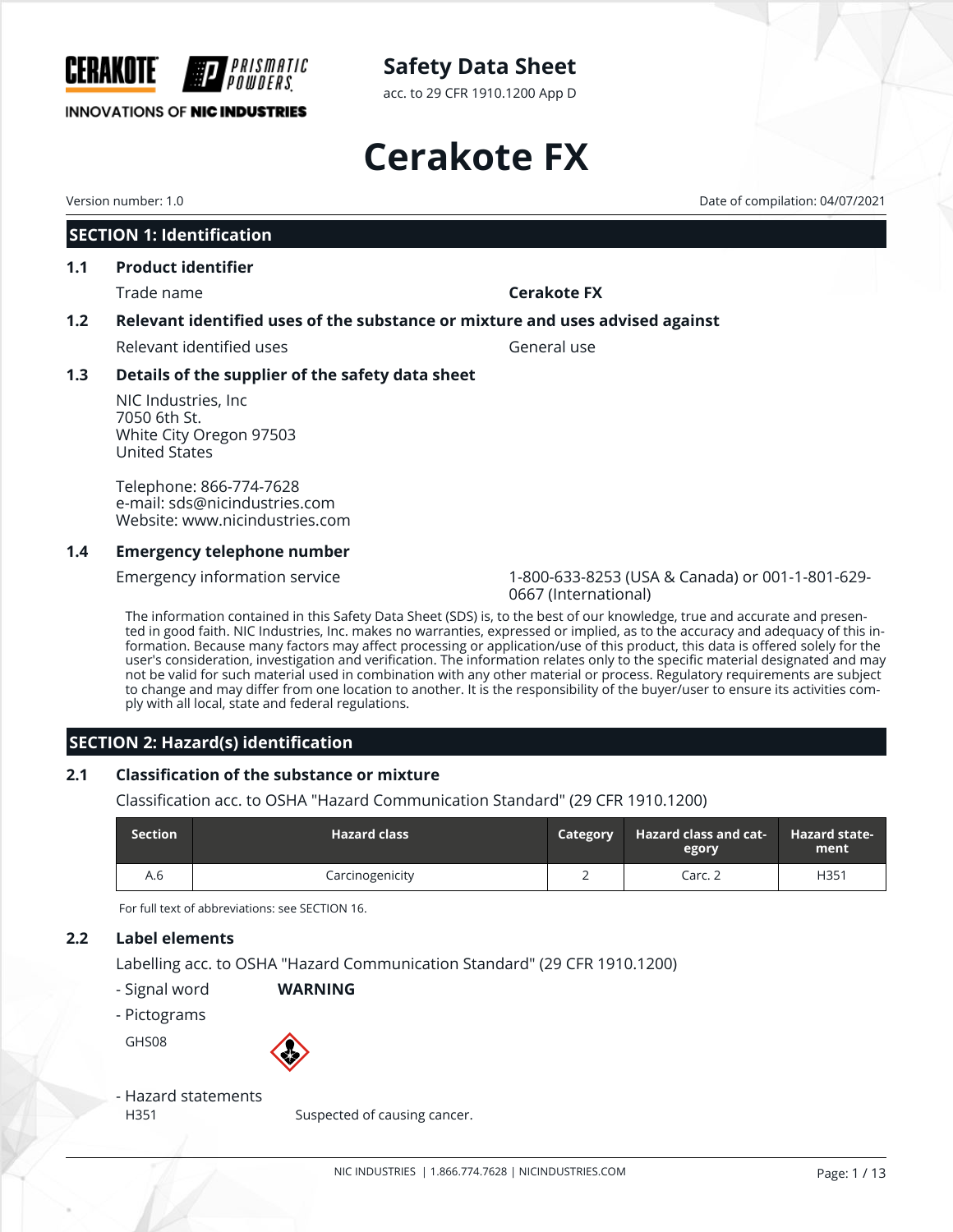

acc. to 29 CFR 1910.1200 App D

# **Cerakote FX**

**INNOVATIONS OF NIC INDUSTRIES** 

Version number: 1.0 Date of compilation: 04/07/2021

| - Precautionary statements |                                                                            |
|----------------------------|----------------------------------------------------------------------------|
| P <sub>201</sub>           | Obtain special instructions before use.                                    |
| P280                       | Wear protective gloves/protective clothing/eye protection/face protection. |
| P308+P313                  | If exposed or concerned: Get medical advice/attention.                     |
| P405                       | Store locked up.                                                           |
| P <sub>501</sub>           | Dispose of contents/container to industrial combustion plant.              |
|                            |                                                                            |

- Hazardous ingredients for labelling states and Synthetic Pigment

*PRISMATIC* 

#### **2.3 Other hazards**

Hazards not otherwise classified

Safety data sheet available on request.

#### **SECTION 3: Composition/information on ingredients**

#### **3.1 Substances**

Not relevant (mixture)

#### **3.2 Mixtures**

Description of the mixture

| Name of substance | <b>Identifier</b>             | $Wt\%$    |
|-------------------|-------------------------------|-----------|
| Synthetic Pigment | CAS No<br><b>Trade Secret</b> | $25 - 50$ |
| Ceramic Additive  | CAS No<br><b>Trade Secret</b> | $1 - 5$   |

\*\* Trade Secret: In accordance with OSHA Hazard Communication Standard 29 CFR 1910.1200(i) and in accordance with the United Nations Globally Harmonized System of Classification and Labeling of Chemicals (GHS), the specific identity and/or exact percentage (concentration) of the composition has been withheld as a "Trade Secret."

#### **SECTION 4: First-aid measures**

#### **4.1 Description of first-aid measures**

#### General notes

Do not leave affected person unattended. Remove victim out of the danger area. Keep affected person warm, still and covered. Take off immediately all contaminated clothing. In all cases of doubt, or when symptoms persist, seek medical advice. In case of unconsciousness place person in the recovery position. Never give anything by mouth.

#### Following inhalation

If breathing is irregular or stopped, immediately seek medical assistance and start first aid actions. Provide fresh air.

#### Following skin contact

Brush off loose particles from skin. Rinse skin with water/shower.

#### Following eye contact

Remove contact lenses, if present and easy to do. Continue rinsing. Irrigate copiously with clean, fresh water for at least 10 minutes, holding the eyelids apart.

#### Following ingestion

Rinse mouth with water (only if the person is conscious). Do NOT induce vomiting.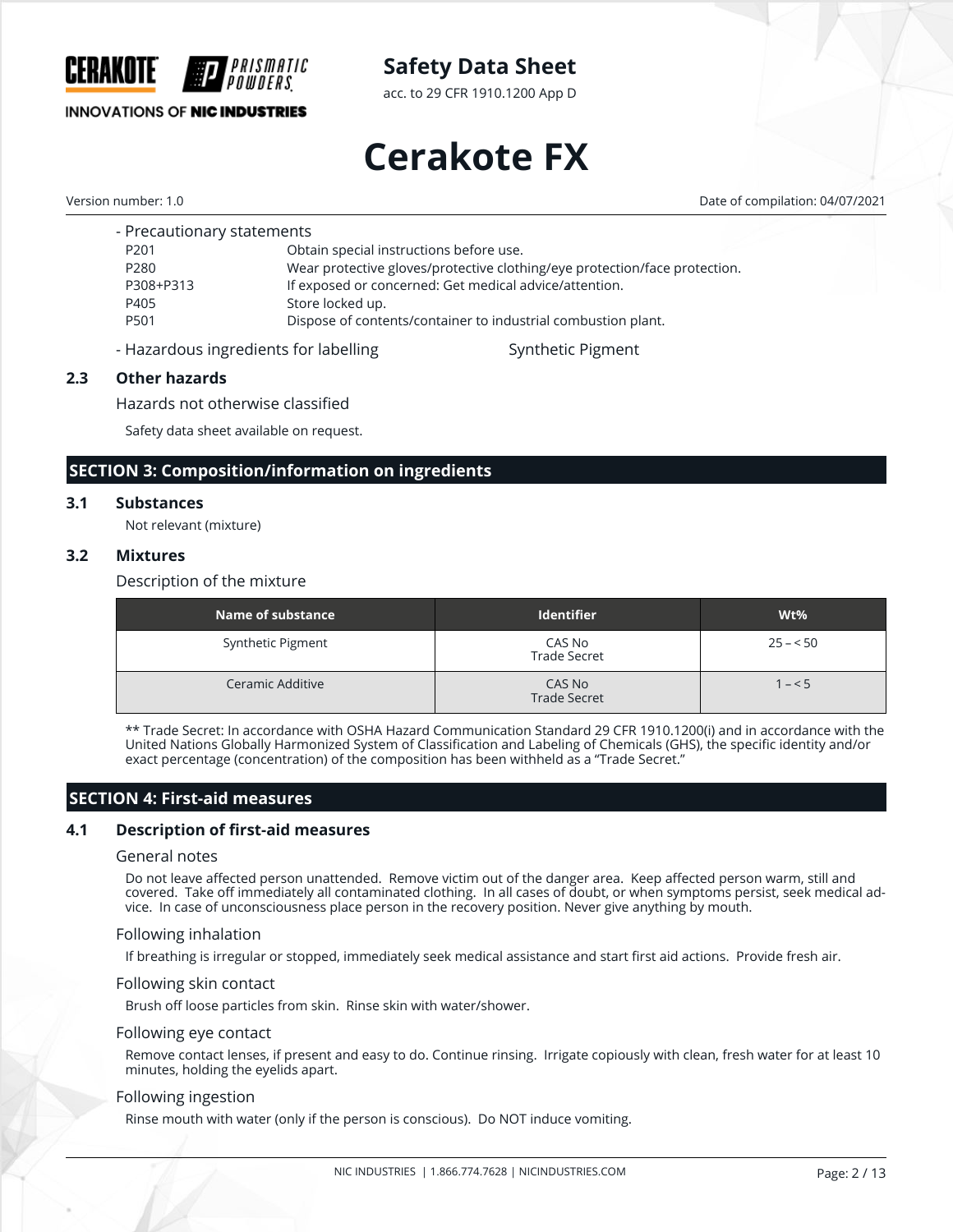

acc. to 29 CFR 1910.1200 App D

#### **INNOVATIONS OF NIC INDUSTRIES**

**Cerakote FX**

Version number: 1.0 Date of compilation: 04/07/2021

- **4.2 Most important symptoms and effects, both acute and delayed** Symptoms and effects are not known to date.
- **4.3 Indication of any immediate medical attention and special treatment needed** None.

#### **SECTION 5: Fire-fighting measures**

#### **5.1 Extinguishing media**

Suitable extinguishing media Water, Foam, Dry extinguishing powder, ABC-powder

#### **5.2 Special hazards arising from the substance or mixture**

Deposited combustible dust has considerable explosion potential.

Hazardous combustion products

Nitrogen oxides (NOx), Carbon monoxide (CO), Carbon dioxide (CO2)

#### **5.3 Advice for firefighters**

In case of fire and/or explosion do not breathe fumes. Coordinate firefighting measures to the fire surroundings. Do not allow firefighting water to enter drains or water courses. Collect contaminated firefighting water separately. Fight fire with normal precautions from a reasonable distance.

#### **SECTION 6: Accidental release measures**

#### **6.1 Personal precautions, protective equipment and emergency procedures**

For non-emergency personnel Remove persons to safety.

For emergency responders Wear breathing apparatus if exposed to vapors/dust/aerosols/gases.

#### **6.2 Environmental precautions**

Keep away from drains, surface and ground water. Retain contaminated washing water and dispose of it.

#### **6.3 Methods and material for containment and cleaning up**

Advice on how to contain a spill

Covering of drains. Take up mechanically.

Advice on how to clean up a spill

Take up mechanically.

Other information relating to spills and releases

Place in appropriate containers for disposal. Ventilate affected area.

#### **6.4 Reference to other sections**

Hazardous combustion products: see section 5. Personal protective equipment: see section 8. Incompatible materials: see section 10. Disposal considerations: see section 13.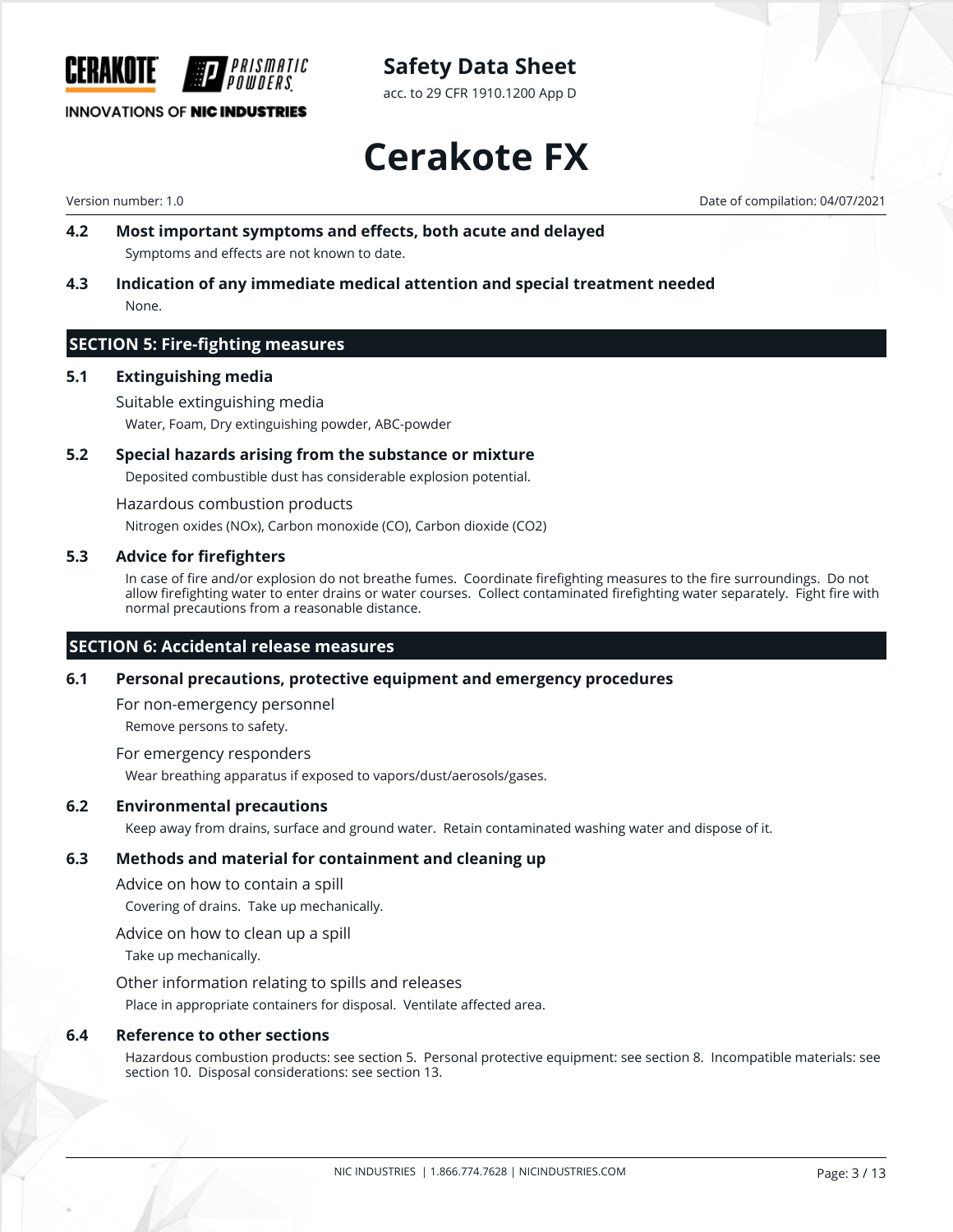acc. to 29 CFR 1910.1200 App D

**INNOVATIONS OF NIC INDUSTRIES** 

# **Cerakote FX**

Version number: 1.0 Date of compilation: 04/07/2021

CERAKOTE

#### **SECTION 7: Handling and storage**

#### **7.1 Precautions for safe handling**

Recommendations

#### - Measures to prevent fire as well as aerosol and dust generation

Use local and general ventilation. Take precautionary measures against static discharge. Use only in well-ventilated areas. Ground/bond container and receiving equipment.

#### - Specific notes/details

Dust deposits may accumulate on all deposition surfaces in a technical room. The product in the delivered form is not dust explosion capable; the enrichment of fine dust however leads to the danger of dust explosion.

#### Advice on general occupational hygiene

IPRISMATIC

Wash hands after use. Do not eat, drink and smoke in work areas. Remove contaminated clothing and protective equipment before entering eating areas. Never keep food or drink in the vicinity of chemicals. Never place chemicals in containers that are normally used for food or drink. Keep away from food, drink and animal feedingstuffs.

#### **7.2 Conditions for safe storage, including any incompatibilities**

Managing of associated risks

- Explosive atmospheres

Removal of dust deposits.

- Ventilation requirements

Use local and general ventilation.

#### **7.3 Specific end use(s)**

See section 16 for a general overview.

#### **SECTION 8: Exposure controls/personal protection**

#### **8.1 Control parameters**

|     | Occupational exposure limit values (Workplace Exposure Limits) |             |                     |                    |                      |                      |                    |                                   |                   |                                    |
|-----|----------------------------------------------------------------|-------------|---------------------|--------------------|----------------------|----------------------|--------------------|-----------------------------------|-------------------|------------------------------------|
|     | Country Name of substance Identifi-                            | <b>er</b>   | <b>TWA</b><br>[ppm] | TWA [mg/<br>$m3$ ] | <b>STEL</b><br>[ppm] | STEL [mg/<br>$[m^3]$ | Ceiling-C<br>[ppm] | Ceiling-C<br>[mg/m <sup>3</sup> ] | Nota-<br>tion     | <b>Source</b>                      |
| US  | Synthetic Pigment                                              | <b>TLV®</b> |                     | 10                 |                      |                      |                    |                                   |                   | <b>ACGIH®</b><br>2019              |
| US. | Synthetic Pigment                                              | PEL         |                     | 15                 |                      |                      |                    |                                   | i, dust           | 29 CFR<br>1910.100<br>$\mathbf{I}$ |
| US  | Synthetic Pigment                                              | <b>REL</b>  |                     |                    |                      |                      |                    |                                   | lowest,<br>appx-A | <b>NIOSH</b><br><b>REL</b>         |
| US. | Ceramic Additive                                               | <b>REL</b>  |                     | (10 h)             |                      |                      |                    |                                   | Sn                | <b>NIOSH</b><br><b>REL</b>         |

Notation

appx-A NIOSH Potential Occupational Carcinogen (Appendix A)<br>
Ceiling-C ceiling value is a limit value above which exposure shou ceiling value is a limit value above which exposure should not occur

dust as dust inhalable fraction

lowest exposure by all routes should be carefully controlled to levels as low as possible Sn calculated as Sn (tin)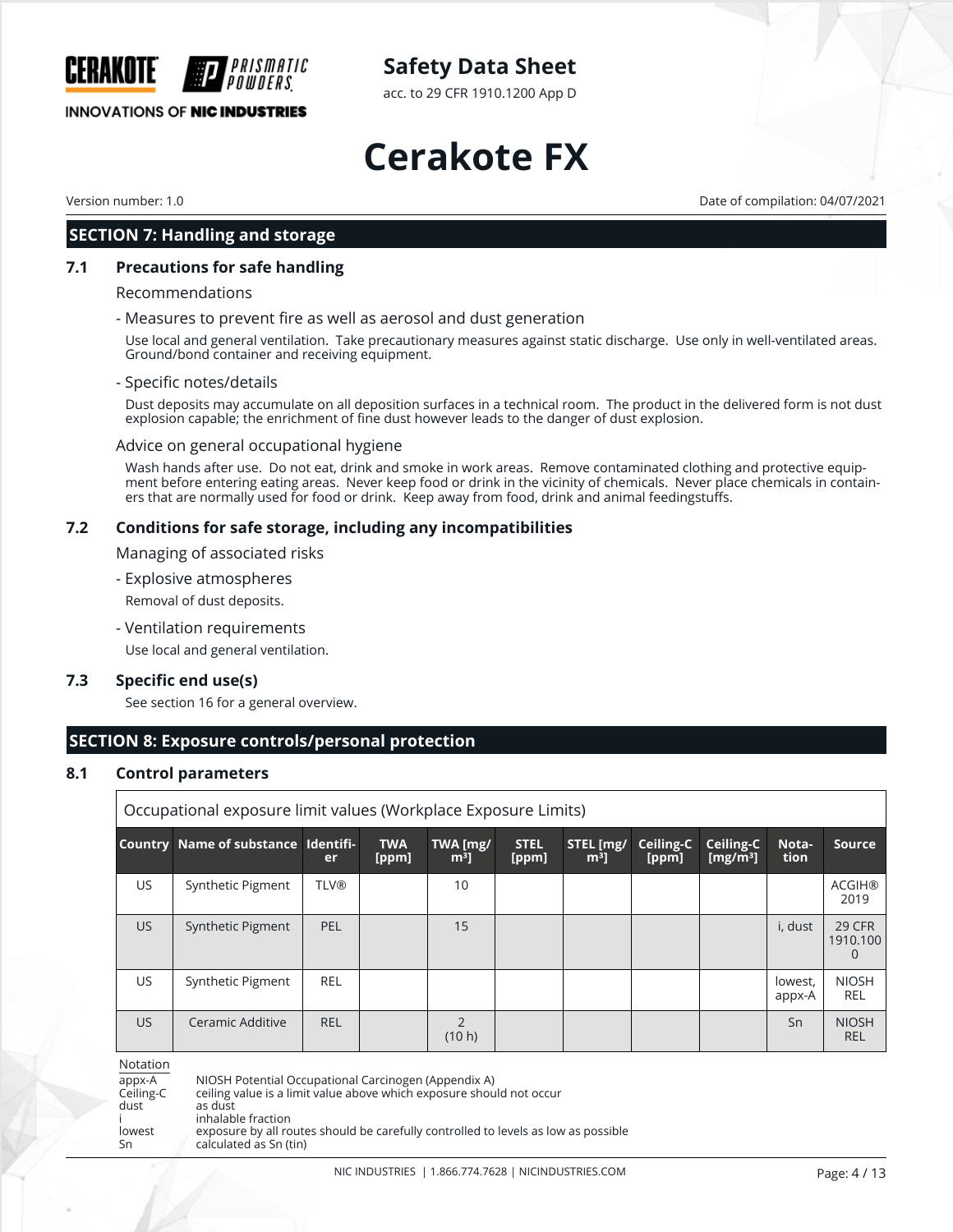

**INNOVATIONS OF NIC INDUSTRIES** 

acc. to 29 CFR 1910.1200 App D

# **Cerakote FX**

Version number: 1.0 Date of compilation: 04/07/2021

| Notation    |                                                                                                                                |
|-------------|--------------------------------------------------------------------------------------------------------------------------------|
| <b>STEL</b> | short-term exposure limit: a limit value above which exposure should not occur and which is related to a 15-minute period (un- |
|             | less otherwise specified)                                                                                                      |
| TWA         | time-weighted average (long-term exposure limit): measured or calculated in relation to a reference period of 8 hours time-    |
|             | weighted average (unless otherwise specified                                                                                   |

#### **8.2 Exposure controls**

Appropriate engineering controls

General ventilation.

Individual protection measures (personal protective equipment)

Eye/face protection

Wear eye/face protection.

Skin protection

- Hand protection

Wear protective gloves.

- Other protection measures

Take recovery periods for skin regeneration. Preventive skin protection (barrier creams/ointments) is recommended. Wash hands thoroughly after handling.

#### Respiratory protection

Particulate filter device (EN 143).

#### Environmental exposure controls

Use appropriate container to avoid environmental contamination. Keep away from drains, surface and ground water.

#### **SECTION 9: Physical and chemical properties**

#### **9.1 Information on basic physical and chemical properties**

#### **Appearance**

| Physical state | Solid (powder) |
|----------------|----------------|
| Color          | Various        |
| Odor           | Characteristic |

#### **Other safety parameters**

| pH (value)                              | Not applicable     |
|-----------------------------------------|--------------------|
| Melting point/freezing point            | Not determined     |
| Initial boiling point and boiling range | 3,000 $^{\circ}$ C |
| Flash point                             | Not applicable     |
| Evaporation rate                        | Not determined     |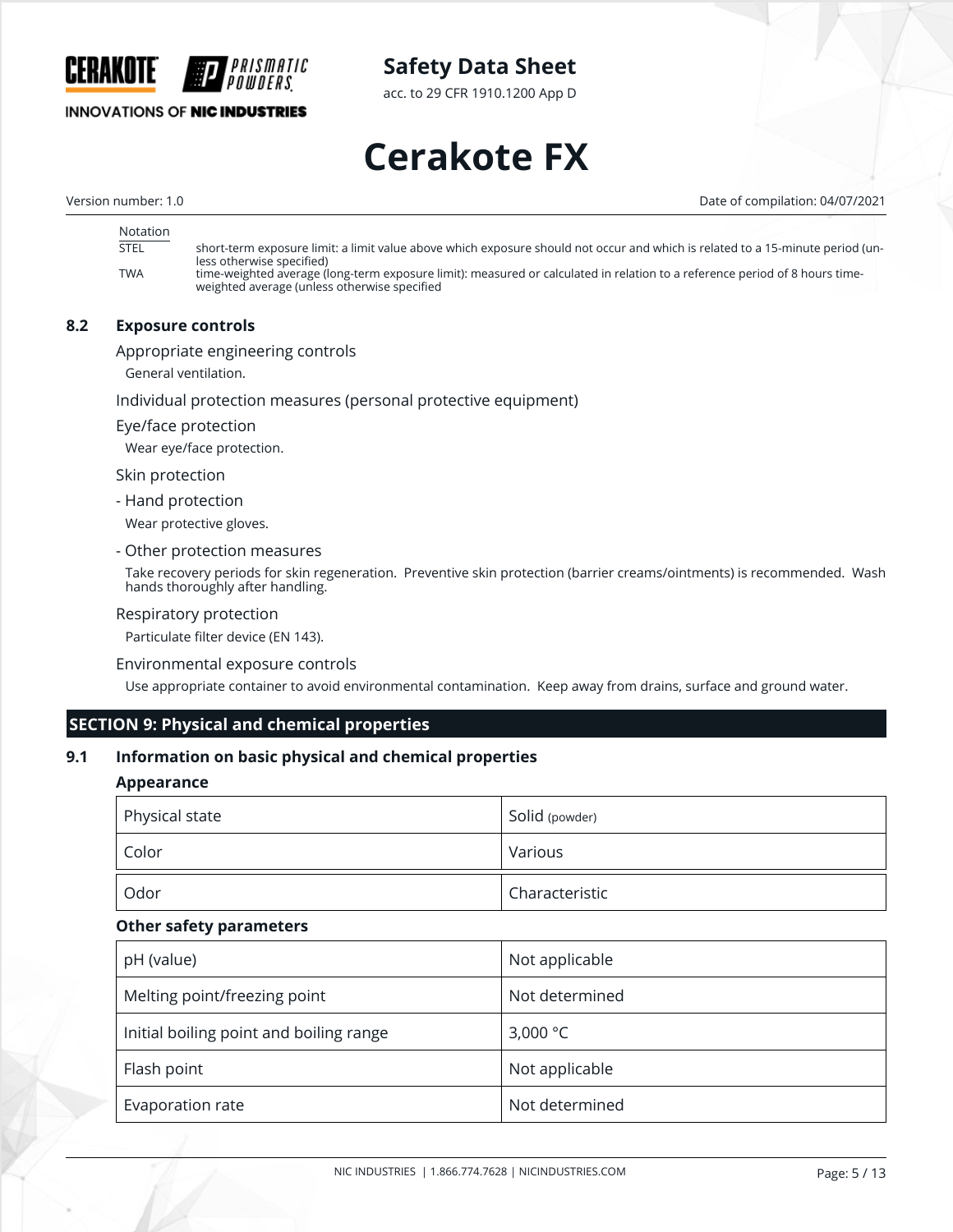

acc. to 29 CFR 1910.1200 App D

# **Cerakote FX**

Version number: 1.0 Date of compilation: 04/07/2021

| Flammability (solid, gas)       | This material is combustible, but will not ignite<br>readily |
|---------------------------------|--------------------------------------------------------------|
| Explosion limits of dust clouds | Not determined                                               |
| Vapor pressure                  | 0 Pa at 25 $^{\circ}$ C                                      |
| Density                         | Not determined                                               |
| Vapor density                   | Not available                                                |
| Relative density                | Not available                                                |
| Solubility(ies)                 | Not determined                                               |

#### Partition coefficient

| - n-octanol/water (log KOW) | Not available                                                 |
|-----------------------------|---------------------------------------------------------------|
| Auto-ignition temperature   | $\geq$ 400 °C (relative self-ignition temperature for solids) |
| Viscosity                   | Not relevant (solid matter)                                   |
| <b>Explosive properties</b> | None                                                          |
| Oxidizing properties        | None                                                          |

#### **9.2 Other information**

Temperature class (USA, acc. to NEC 500) T2 (maximum permissible surface temperature on the equipment: 300°C)

### **SECTION 10: Stability and reactivity**

#### **10.1 Reactivity**

Concerning incompatibility: see below "Conditions to avoid" and "Incompatible materials".

#### **10.2 Chemical stability**

See below "Conditions to avoid".

#### **10.3 Possibility of hazardous reactions**

No known hazardous reactions.

#### **10.4 Conditions to avoid**

There are no specific conditions known which have to be avoided.

#### **10.5 Incompatible materials**

Oxidizers.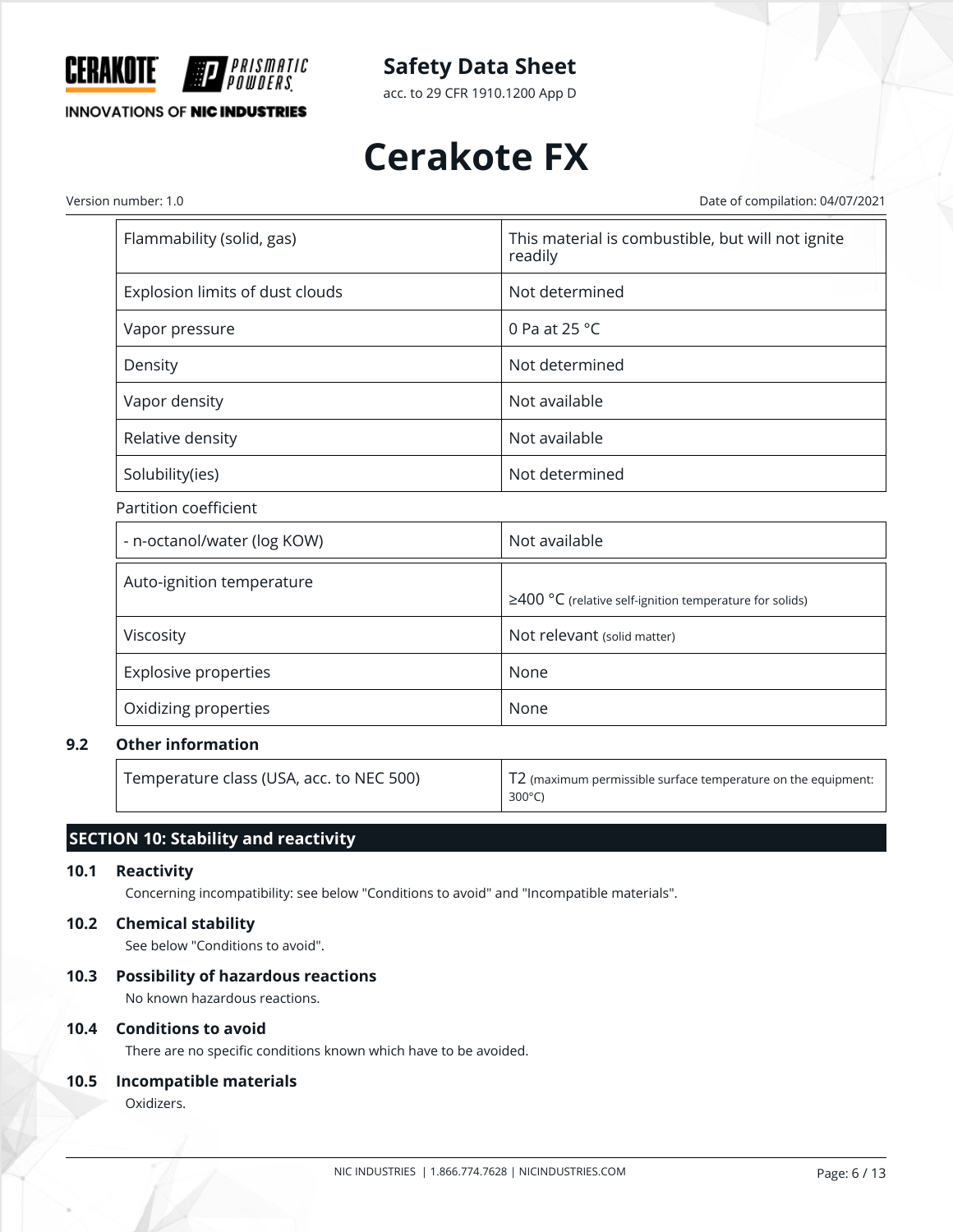

acc. to 29 CFR 1910.1200 App D

#### **INNOVATIONS OF NIC INDUSTRIES**

# **Cerakote FX**

Version number: 1.0 Date of compilation: 04/07/2021

#### **10.6 Hazardous decomposition products**

Reasonably anticipated hazardous decomposition products produced as a result of use, storage, spill and heating are not known. Hazardous combustion products: see section 5.

#### **SECTION 11: Toxicological information**

#### **11.1 Information on toxicological effects**

Test data are not available for the complete mixture.

#### Classification procedure

The method for classification of the mixture is based on ingredients of the mixture (additivity formula).

#### **Classification acc. to OSHA "Hazard Communication Standard" (29 CFR 1910.1200)**

#### Acute toxicity

Shall not be classified as acutely toxic.

#### Acute toxicity estimate (ATE) of components of the mixture

| Name of substance | <b>CAS No</b> | <b>Exposure route</b> | ATE            |
|-------------------|---------------|-----------------------|----------------|
| Ceramic Additive  | Trade Secret  | Inhalation: dust/mist | 2.04 $mg/1/4h$ |

#### Skin corrosion/irritation

Shall not be classified as corrosive/irritant to skin.

#### Serious eye damage/eye irritation

Shall not be classified as seriously damaging to the eye or eye irritant.

#### Respiratory or skin sensitization

Shall not be classified as a respiratory or skin sensitizer.

#### Germ cell mutagenicity

Shall not be classified as germ cell mutagenic.

#### Carcinogenicity

Suspected of causing cancer.

| IARC Monographs on the Evaluation of Carcinogenic Risks to Humans |    |  |  |  |  |  |
|-------------------------------------------------------------------|----|--|--|--|--|--|
| Name of substance<br><b>Number</b><br><b>Classification</b>       |    |  |  |  |  |  |
| Synthetic Pigment                                                 | 2Β |  |  |  |  |  |

Legend

2B Possibly carcinogenic to humans

#### Reproductive toxicity

Shall not be classified as a reproductive toxicant.

#### Specific target organ toxicity - single exposure

Shall not be classified as a specific target organ toxicant (single exposure).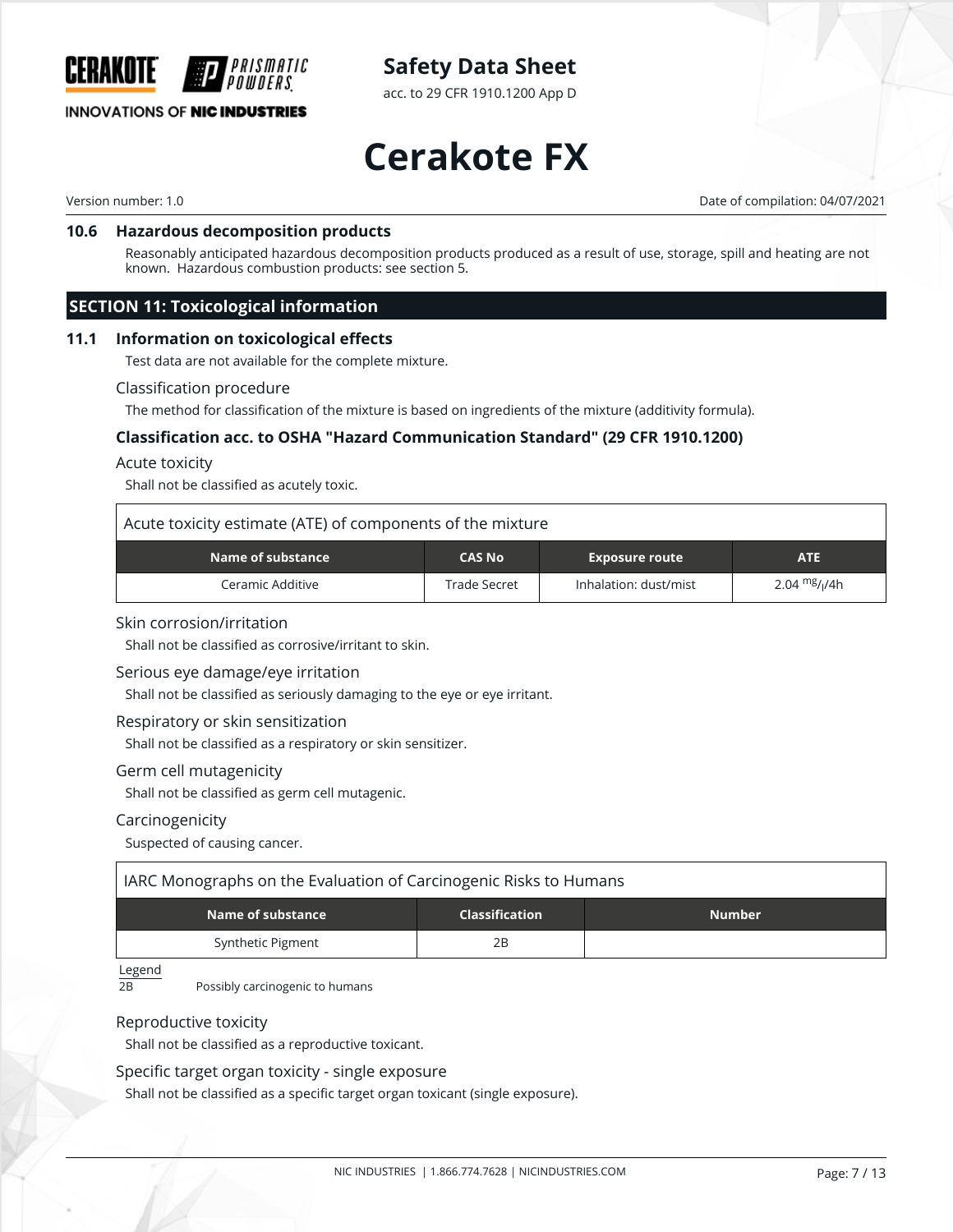

acc. to 29 CFR 1910.1200 App D

#### **INNOVATIONS OF NIC INDUSTRIES**

**Cerakote FX**

Version number: 1.0 Date of compilation: 04/07/2021

Specific target organ toxicity - repeated exposure

Shall not be classified as a specific target organ toxicant (repeated exposure).

#### Aspiration hazard

Shall not be classified as presenting an aspiration hazard.

#### **SECTION 12: Ecological information**

#### **12.1 Toxicity**

Shall not be classified as hazardous to the aquatic environment.

**12.2 Persistence and degradability**

Data are not available.

**12.3 Bioaccumulative potential**

Data are not available.

**12.4 Mobility in soil**

Data are not available.

#### **12.5 Results of PBT and vPvB assessment** Data are not available.

- **12.6 Endocrine disrupting properties** None of the ingredients are listed.
- **12.7 Other adverse effects**

Data are not available.

#### **SECTION 13: Disposal considerations**

#### **13.1 Waste treatment methods**

Sewage disposal-relevant information

Do not empty into drains. Avoid release to the environment. Refer to special instructions/safety data sheets.

#### Waste treatment of containers/packages

Completely emptied packages can be recycled. Handle contaminated packages in the same way as the substance itself.

#### **Remarks**

Please consider the relevant national or regional provisions. Waste shall be separated into the categories that can be handled separately by the local or national waste management facilities.

#### **SECTION 14: Transport information**

- **14.2 UN proper shipping name** Not assigned
- **14.3 Transport hazard class(es)** Not assigned
- **14.4 Packing group 14.4 Packing group**

**14.1 UN number 14.1 UN** number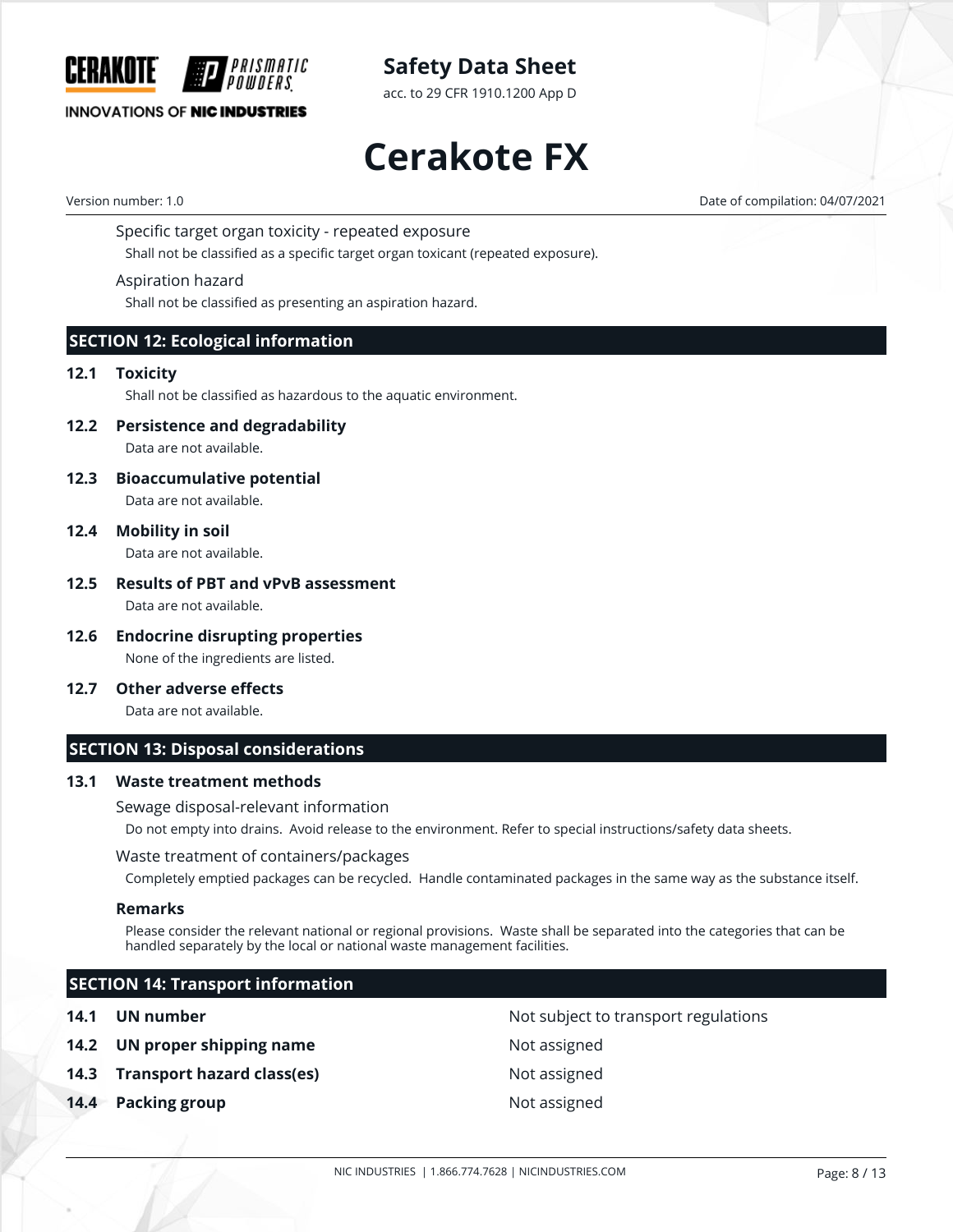

acc. to 29 CFR 1910.1200 App D

### **INNOVATIONS OF NIC INDUSTRIES**

**Cerakote FX**

Version number: 1.0 Date of compilation: 04/07/2021

**14.5 Environmental hazards Non-environmentally hazardous acc. to the danger**ous goods regulations

- **14.6 Special precautions for user** There is no additional information.
- **14.7 Transport in bulk according to Annex II of MARPOL and the IBC Code** The cargo is not intended to be carried in bulk.

#### **Information for each of the UN Model Regulations**

**Transport of dangerous goods by road or rail (49 CFR US DOT) - Additional information** Not subject to transport regulations.

**International Maritime Dangerous Goods Code (IMDG) - Additional information** Not subject to IMDG.

**International Civil Aviation Organization (ICAO-IATA/DGR) - Additional information** Not subject to ICAO-IATA.

#### **SECTION 15: Regulatory information**

#### **15.1 Safety, health and environmental regulations specific for the product in question**

**National regulations (United States)**

**Toxic Substance Control Act (TSCA)** All ingredients are listed

#### **Superfund Amendment and Reauthorization Act (SARA TITLE III )**

- The List of Extremely Hazardous Substances and Their Threshold Planning Quantities (EPCRA Section 302, 304)

none of the ingredients are listed

- Specific Toxic Chemical Listings (EPCRA Section 313) none of the ingredients are listed

#### **Comprehensive Environmental Response, Compensation, and Liability Act (CERCLA)**

- List of Hazardous Substances and Reportable Quantities (CERCLA section 102a) (40 CFR 302.4) none of the ingredients are listed

#### **Clean Air Act**

none of the ingredients are listed

#### **Right to Know Hazardous Substance List**

- Hazardous Substances List (MN-ERTK)

| Name of substance | <b>References</b> | <b>Remarks</b> |
|-------------------|-------------------|----------------|
| Ceramic Additive  |                   |                |
| Synthetic Pigment |                   |                |

Legend

A American Conference of Governmental Industrial Hygienists (ACGIH), "Threshold Limit Values for Chemical Substances and Physical Agents and Biological Exposure Indices for 1992-93", available from ACGIH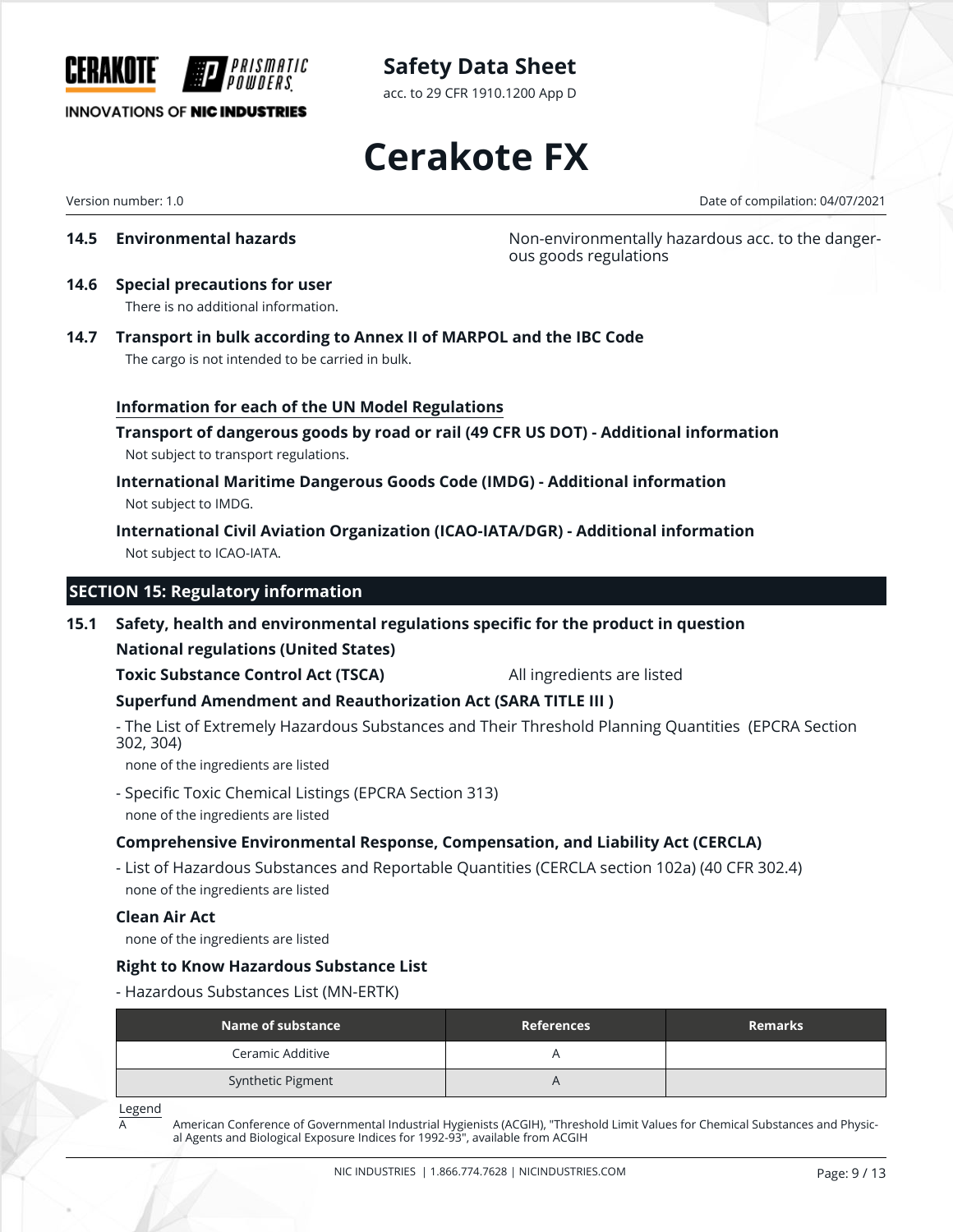

acc. to 29 CFR 1910.1200 App D

#### **INNOVATIONS OF NIC INDUSTRIES**

# **Cerakote FX**

Version number: 1.0 Date of compilation: 04/07/2021

- Hazardous Substance List (NJ-RTK)

| Name of substance | <b>Remarks</b> | <b>Classifications</b> |
|-------------------|----------------|------------------------|
| Ceramic Additive  |                |                        |
| Synthetic Pigment |                |                        |

- Hazardous Substance List (Chapter 323) (PA-RTK)

| Name of substance | <b>Classification</b> |
|-------------------|-----------------------|
| Synthetic Pigment |                       |

#### - Hazardous Substance List (RI-RTK)

| Name of substance | References |
|-------------------|------------|
| Synthetic Pigment |            |

Legend

Toxicity (ACGIH®)

#### **California Environmental Protection Agency (Cal/EPA): Proposition 65 - Safe Drinking Water and Toxic Enforcement Act of 1987**

| Proposition 65 List of chemicals |                                                     |                             |
|----------------------------------|-----------------------------------------------------|-----------------------------|
| Name of substance                | <b>Remarks</b>                                      | <b>Type of the toxicity</b> |
| Synthetic Pigment                | airborne, unbound particles of res-<br>pirable size | cancer                      |

#### **Industry or sector specific available guidance(s)**

#### **NFPA® 704**

National Fire Protection Association: Standard System for the Identification of the Hazards of Materials for Emergency Response (United States).

| Category       | Degree of haz-<br>ard | <b>Description</b>                                                                                                        |
|----------------|-----------------------|---------------------------------------------------------------------------------------------------------------------------|
| Flammability   |                       | Material that must be moderately heated or exposed to relatively high ambient temper-<br>atures before ignition can occur |
| <b>Health</b>  |                       | Material that, under emergency conditions, would offer no hazard beyond that of ordin-<br>ary combustible material        |
| Instability    |                       | Material that is normally stable, even under fire conditions                                                              |
| Special hazard |                       |                                                                                                                           |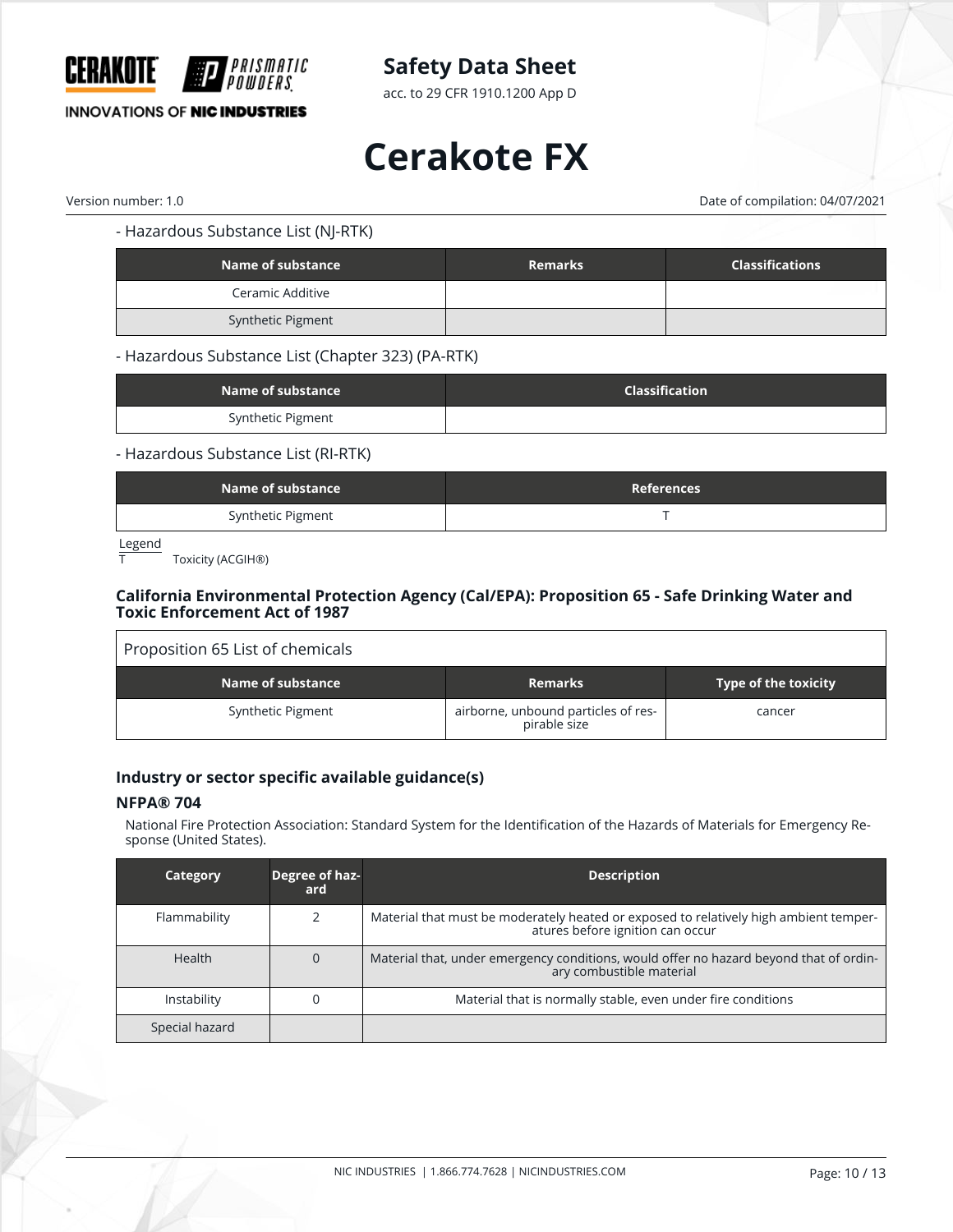

acc. to 29 CFR 1910.1200 App D

#### **INNOVATIONS OF NIC INDUSTRIES**

# **Cerakote FX**

Version number: 1.0 Date of compilation: 04/07/2021

#### **National inventories**

| <b>Country</b> | Inventory        | <b>Status</b>                  |
|----------------|------------------|--------------------------------|
| AU             | <b>AICS</b>      | All ingredients are listed     |
| CA             | <b>DSL</b>       | All ingredients are listed     |
| CN             | <b>IECSC</b>     | All ingredients are listed     |
| EU             | ECSI             | All ingredients are listed     |
| EU             | REACH Reg.       | All ingredients are listed     |
| P              | <b>CSCL-ENCS</b> | Not all ingredients are listed |
| P              | <b>ISHA-ENCS</b> | Not all ingredients are listed |
| <b>KR</b>      | <b>KECI</b>      | All ingredients are listed     |
| <b>MX</b>      | <b>INSQ</b>      | Not all ingredients are listed |
| NZ             | <b>NZIOC</b>     | All ingredients are listed     |
| <b>PH</b>      | <b>PICCS</b>     | All ingredients are listed     |
| <b>TR</b>      | <b>CICR</b>      | All ingredients are listed     |
| <b>TW</b>      | <b>TCSI</b>      | All ingredients are listed     |
| <b>US</b>      | <b>TSCA</b>      | All ingredients are listed     |

#### Legend

| <b>AICS</b>      | Australian Inventory of Chemical Substances                             |
|------------------|-------------------------------------------------------------------------|
| <b>CICR</b>      | Chemical Inventory and Control Regulation                               |
| CSCL-ENCS        | List of Existing and New Chemical Substances (CSCL-ENCS)                |
| DSL.             | Domestic Substances List (DSL)                                          |
| ECSI             | EC Substance Inventory (EINECS, ELINCS, NLP)                            |
| <b>IECSC</b>     | Inventory of Existing Chemical Substances Produced or Imported in China |
| <b>INSO</b>      | National Inventory of Chemical Substances                               |
| <b>ISHA-ENCS</b> | Inventory of Existing and New Chemical Substances (ISHA-ENCS)           |
| KECI             | Korea Existing Chemicals Inventory                                      |
| NZIoC            | New Zealand Inventory of Chemicals                                      |
| <b>PICCS</b>     | Philippine Inventory of Chemicals and Chemical Substances (PICCS)       |
| REACH Reg.       | REACH registered substances                                             |
| <b>TCSI</b>      | Taiwan Chemical Substance Inventory                                     |
| <b>TSCA</b>      | Toxic Substance Control Act                                             |

#### **15.2 Chemical Safety Assessment**

Chemical safety assessments for substances in this mixture were not carried out.

### **SECTION 16: Other information, including date of preparation or last revision**

#### **Abbreviations and acronyms**

| Abbr.            | Descriptions of used abbreviations                                                                                                                   |
|------------------|------------------------------------------------------------------------------------------------------------------------------------------------------|
| 29 CFR 1910.1000 | 29 CFR 1910.1000, Tables Z-1, Z-2, Z-3 - Occupational Safety and Health Standards: Toxic and Hazardous Sub-<br>stances (permissible exposure limits) |
| 49 CFR US DOT    | 49 CFR U.S. Department of Transportation                                                                                                             |
| ACGIH®           | American Conference of Governmental Industrial Hygienists                                                                                            |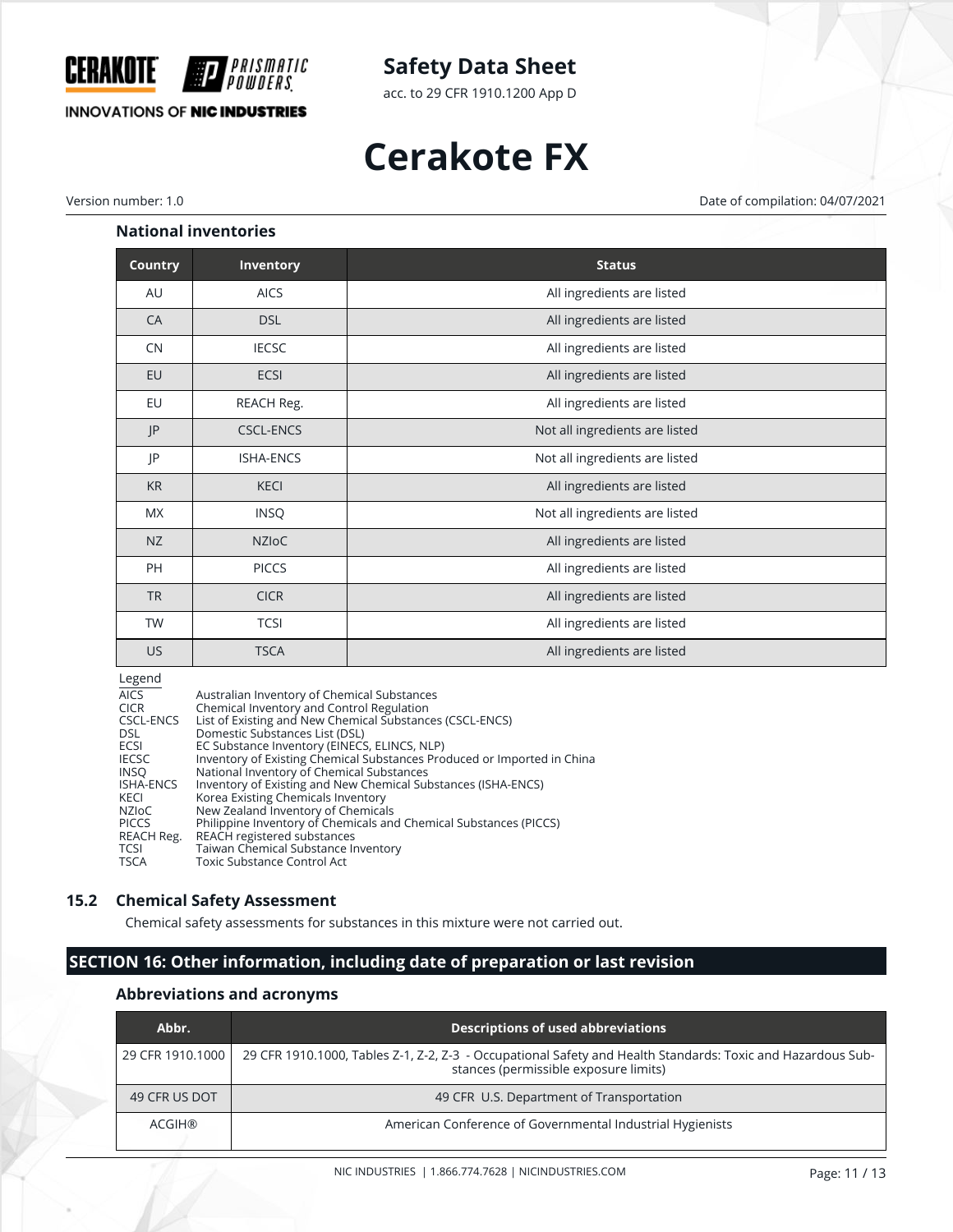

**INNOVATIONS OF NIC INDUSTRIES** 

**Safety Data Sheet**

acc. to 29 CFR 1910.1200 App D

# **Cerakote FX**

Version number: 1.0 Date of compilation: 04/07/2021

| Abbr.              | <b>Descriptions of used abbreviations</b>                                                                                                                                                                                                             |
|--------------------|-------------------------------------------------------------------------------------------------------------------------------------------------------------------------------------------------------------------------------------------------------|
| <b>ACGIH® 2019</b> | From ACGIH®, 2019 TLVs® and BEIs® Book. Copyright 2019. Reprinted with permission. Information on the<br>proper use of the TLVs® and BEIs®: http://www.acgih.org/tlv-bei-guidelines/policies-procedures-presenta-<br>tions/tlv-bei-position-statement |
| <b>ATE</b>         | <b>Acute Toxicity Estimate</b>                                                                                                                                                                                                                        |
| CAS                | Chemical Abstracts Service (service that maintains the most comprehensive list of chemical substances)                                                                                                                                                |
| Ceiling-C          | Ceiling value                                                                                                                                                                                                                                         |
| <b>DGR</b>         | Dangerous Goods Regulations (see IATA/DGR)                                                                                                                                                                                                            |
| <b>EINECS</b>      | European Inventory of Existing Commercial Chemical Substances                                                                                                                                                                                         |
| <b>ELINCS</b>      | European List of Notified Chemical Substances                                                                                                                                                                                                         |
| <b>IATA</b>        | International Air Transport Association                                                                                                                                                                                                               |
| <b>IATA/DGR</b>    | Dangerous Goods Regulations (DGR) for the air transport (IATA)                                                                                                                                                                                        |
| <b>ICAO</b>        | International Civil Aviation Organization                                                                                                                                                                                                             |
| <b>IMDG</b>        | International Maritime Dangerous Goods Code                                                                                                                                                                                                           |
| <b>MARPOL</b>      | International Convention for the Prevention of Pollution from Ships (abbr. of "Marine Pollutant")                                                                                                                                                     |
| <b>NIOSH REL</b>   | National Institute for Occupational Safety and Health (NIOSH): Recommended Exposure Limits (RELs)                                                                                                                                                     |
| <b>NLP</b>         | No-Longer Polymer                                                                                                                                                                                                                                     |
| <b>OSHA</b>        | Occupational Safety and Health Administration (United States)                                                                                                                                                                                         |
| PBT                | Persistent, Bioaccumulative and Toxic                                                                                                                                                                                                                 |
| PEL                | Permissible exposure limit                                                                                                                                                                                                                            |
| ppm                | Parts per million                                                                                                                                                                                                                                     |
| <b>RTECS</b>       | Registry of Toxic Effects of Chemical Substances (database of NIOSH with toxicological information)                                                                                                                                                   |
| <b>STEL</b>        | Short-term exposure limit                                                                                                                                                                                                                             |
| <b>TLV®</b>        | <b>Threshold Limit Values</b>                                                                                                                                                                                                                         |
| <b>TWA</b>         | Time-weighted average                                                                                                                                                                                                                                 |
| vPvB               | Very Persistent and very Bioaccumulative                                                                                                                                                                                                              |

#### **Key literature references and sources for data**

OSHA Hazard Communication Standard (HCS), 29 CFR 1910.1200.

Transport of dangerous goods by road or rail (49 CFR US DOT). International Maritime Dangerous Goods Code (IMDG). Dangerous Goods Regulations (DGR) for the air transport (IATA).

#### **Classification procedure**

Physical and chemical properties: The classification is based on tested mixture.

Health hazards, Environmental hazards: The method for classification of the mixture is based on ingredients of the mixture (additivity formula).